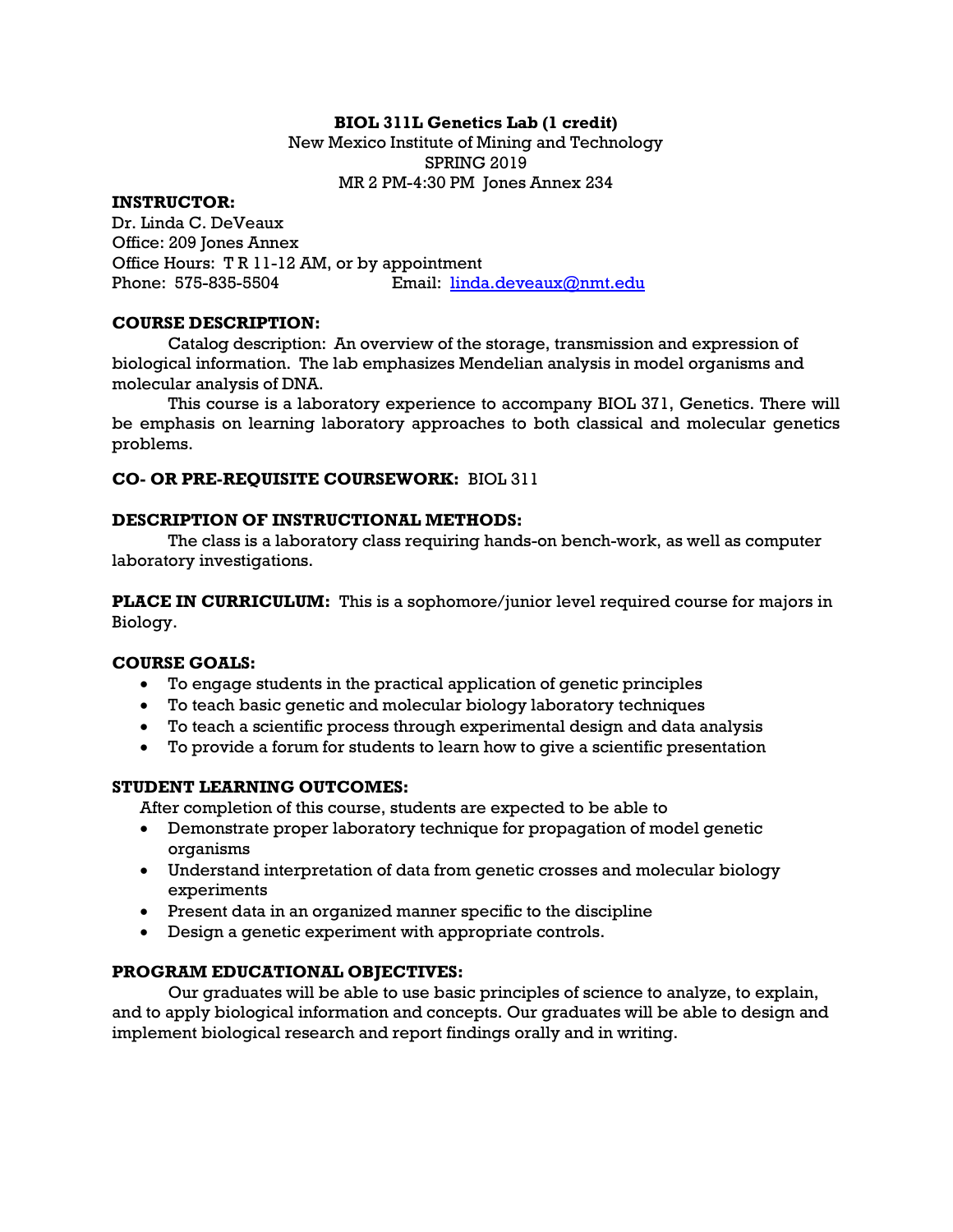#### COURSE REQUIREMENTS:

Required textbook: Laboratory manual will be supplied online through Canvas. Supplementary reading material provided online should be considered required reading unless designated otherwise. All students should read the material provided online prior to each class meeting.

Students are expected to:

- read the associated laboratory materials prior to class
- check Canvas and NMT email for class announcements at least daily
- attend and participate in each lab session, and work together on exercises
- complete and turn in homework
- participate in class discussions and problems
- Keep a laboratory notebook according to accepted standards
- ASK QUESTIONS IN CLASS OR COME TO OFFICE HOURS

## USE OF ELECTRONIC DEVICES:

Cell phones must be set to "vibrate" during class. No recording will be permitted, except through the ACT. Laptops may be required for some class sessions. Please ensure that they are charged prior to class. No electronic devices will be allowed during exams.

# Counseling and Disability Services:

## Reasonable Accommodations

New Mexico Tech is committed to protecting the rights of individuals with disabilities. Qualified individuals who require reasonable accommodations are invited to make their needs known to the Office of Counseling and Disability Services (OCDS) as soon as possible. To schedule an appointment, please call 835-6619.

## Counseling Services

New Mexico Tech offers mental health and substance abuse counseling through the Office of Counseling and Disability Services. The confidential services are provided free of charge by licensed professionals. To schedule an appointment, please call 835-6619.

## ACADEMIC MISCONDUCT:

## Academic Honesty:

New Mexico Tech's Academic Honesty Policy for undergraduate students is found in the student handbook: Student Handbook 2018

You are responsible for knowing, understanding, and following this policy. Acts of dishonesty in class activities include cheating on exams and quizzes, and copying text from ANY source, including the internet, and passing it off as your own work. Copying of homework answers from the internet, for example, is considered cheating (and plagiarism). Instructors are obligated to report dishonesty, and I will follow University policy. Violators will be given an appropriate penalty, such as reduction of grade or expulsion from the class.

# Respect Statement:

New Mexico Tech supports freedom of expression within the parameters of a respectful learning environment. As stated in the New Mexico Tech Guide to Conduct and Citizenship: "New Mexico Tech's primary purpose is education, which includes teaching, research, discussion, learning, and service. An atmosphere of free and open inquiry is essential to the pursuit of education. Tech seeks to protect academic freedom and build on individual responsibility to create and maintain an academic atmosphere that is a purposeful, just, open, disciplined, and caring community."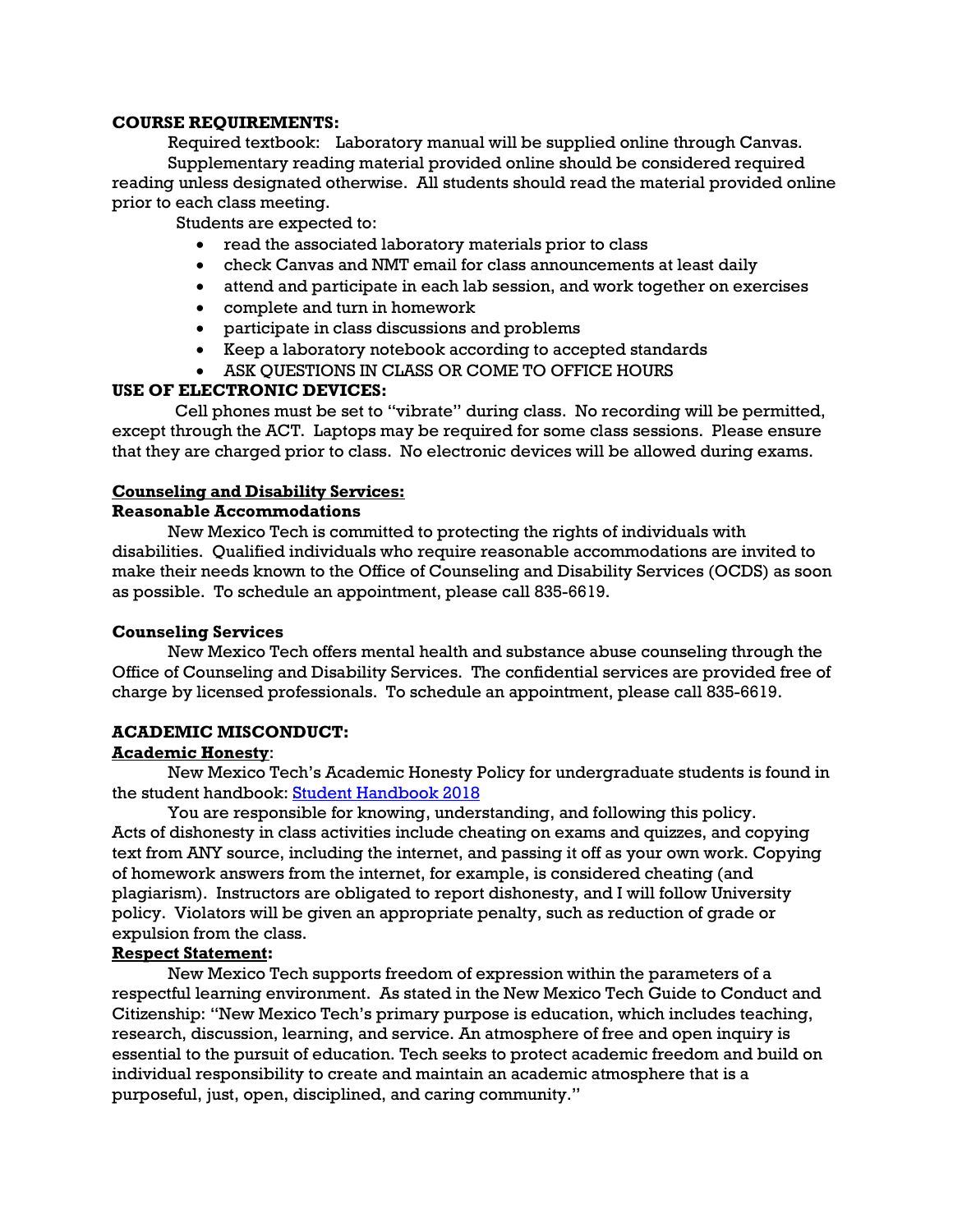#### EVALUATION PROCEDURES:

| <b>Grading:</b> | Quizzes                         | 10%  |
|-----------------|---------------------------------|------|
|                 | Notebooks/QTBAs                 | 10%  |
|                 | Participation                   | 10%  |
|                 | Presentations                   | 20%  |
|                 | Lab reports/writing assignments | 50%  |
|                 | Total                           | 100% |

Grading Scale: 100-90%, A; 89-80%, B; 79-70%, C; 69-60%, D; <60%, F. I reserve the right to utilize the +/- grades for borderline situations.

- Quizzes may be given at the beginning of lab period. Questions will be derived from the previous lab (introductory lecture, the information presented in your lab manual or any thought questions) as well as the lab to be performed that day.
- Presentations will be a group assignment on Experiment 3 and a final individual presentation on a current topic in Genetics (TBA).
- Lab reports and writing assignments: Two experiments will be written up concisely with introduction (purpose), materials and methods, results and discussion. To help with these assignments, small writing assignments pertaining to the parts of a scientific paper will be due during the semester. More details to be provided during lab, as well as on Canvas.
- Lab Notebooks and QTBAs: Each person must have a three-ring binder (1" is sufficient) into which the laboratory manual and other important printouts can be inserted. It is mandatory that you also have dividers for the individual experiments as well as any Appendices you want to include (i.e. you will need at least 9). You should also have a hard-bound notebook for recording experiments. You are responsible for recording your own data, even if the experiment involves teams. Both binder and notebooks will be evaluated throughout the semester. "Questions to be answered" (QTBAs) will be due the week after they are assigned.
- Attendance in the lab is mandatory and missing a lab will affect your grade (except for extraordinary circumstances—see below). You will miss the quiz (no makeup quizzes will be given). There may be instances of sudden emergency or illness that prevent you from attending a lab. In these cases, you must speak with Dr. DeVeaux within one week of the missed lab. There are no make-ups. However, with advance planning, it may be possible to attend the other laboratory section that week.
- The lab is scheduled for 2.5 hours and will frequently last the entire time period. Do not schedule any other commitments for this time period.